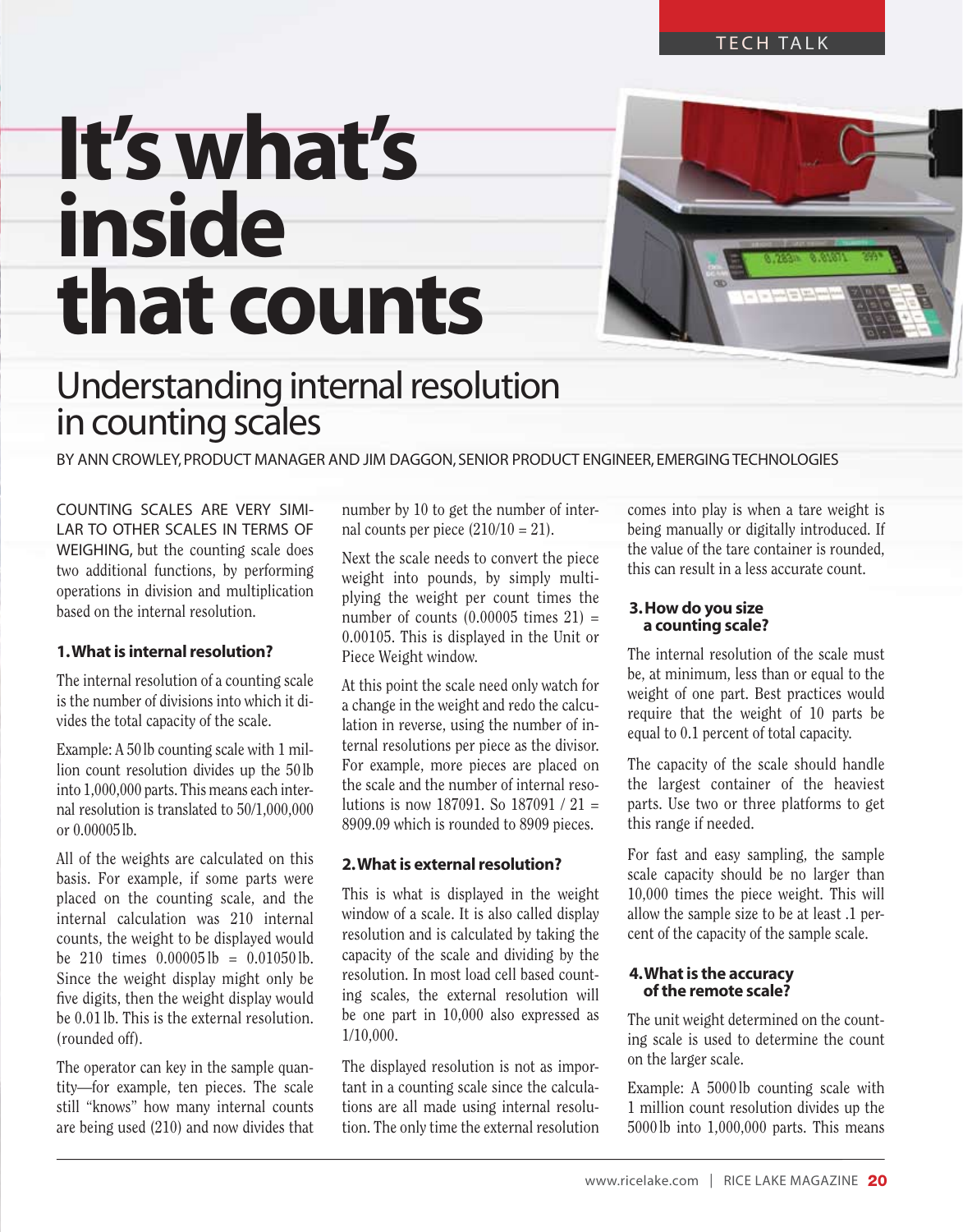| 50 lb capacity<br>counting scale<br>1,000,000 count | (by 0.05 lb)<br>Display<br>Weight | Number<br>of Pieces                               | Internal<br>Count<br>0000000<br>$\overline{?}$<br>210<br>Each piece<br>$= 21$ counts |        | (by 0.000051b)<br>Internal<br>Weight |  |
|-----------------------------------------------------|-----------------------------------|---------------------------------------------------|--------------------------------------------------------------------------------------|--------|--------------------------------------|--|
| internal resolution<br>No Pieces                    | 0.001 <sub>b</sub>                | $\mathbf 0$                                       |                                                                                      |        | 0.00000lb<br>0.01050lb               |  |
| 10 Pieces                                           | $0.01$ lb                         | 10<br><b>Hand Counted</b><br>Sample               |                                                                                      |        |                                      |  |
| LESS -<br>10 Pieces                                 | $0.01$ lb                         | 10<br><b>Hand Counted</b><br>Sample               |                                                                                      |        | 0.01050lb                            |  |
| Many Pieces                                         | $9.35$ lb                         | $\overline{?}$                                    |                                                                                      | 7      | 9.35455lb                            |  |
| Many Pieces                                         | 9.35lb                            | $\overline{\mathcal{E}}$                          |                                                                                      | 187091 | 9,354551b                            |  |
| <b>Aany Pieces</b>                                  | 9.35lb                            | $187091 + 21$<br>$= 8909.09$<br>or 8909<br>Pieces |                                                                                      | 187091 | 9.354551b                            |  |

each internal resolution is translated to 5000/1,000,000 or 0.005 lb. However, if you are weighing a large container of light parts, an error is introduced in a larger floor scale by internal count reading by 0.005 and displayed resolution by 1lb or .5lb. If the parts weigh less than 0.005 each, an error will be introduced. If a large number of light parts need to be counted, they can be broken down into 100 or 1000 piece lots. Each lot will have a suitable unit weight to be counted on a larger capacity scale.

#### **5. How many platforms do you need?**

The number of platforms needed for a counting system is determined by the product being weighed and the accuracy desired. When discussing the accuracy of the remote scale, the weight of the parts to be weighed on extra platforms is an important consideration. To obtain the best accuracy, follow the steps for sizing your counting scale making sure that the sample scales are not larger than 10,000 times the piece weight. Also remember that the second scale can be used for sampling in

kpincher The per

> With resolution of 1/500,000, the DIGI® DMC-782 Portable Coin Counting Scale counts every coin every time—from mint condition to worn, stuck together or corroded. The very affordable DMC-782 is rugged and ready to weigh reliably in all environments—retail to factory—and can easily be moved from one location to another. With the optional 300-hour rechargeable battery on board, the DMC-782 is ideal for mobile workstations and outdoor coin collection and counting.

Want to know more? Go to www.ricelake.com/pennypincher